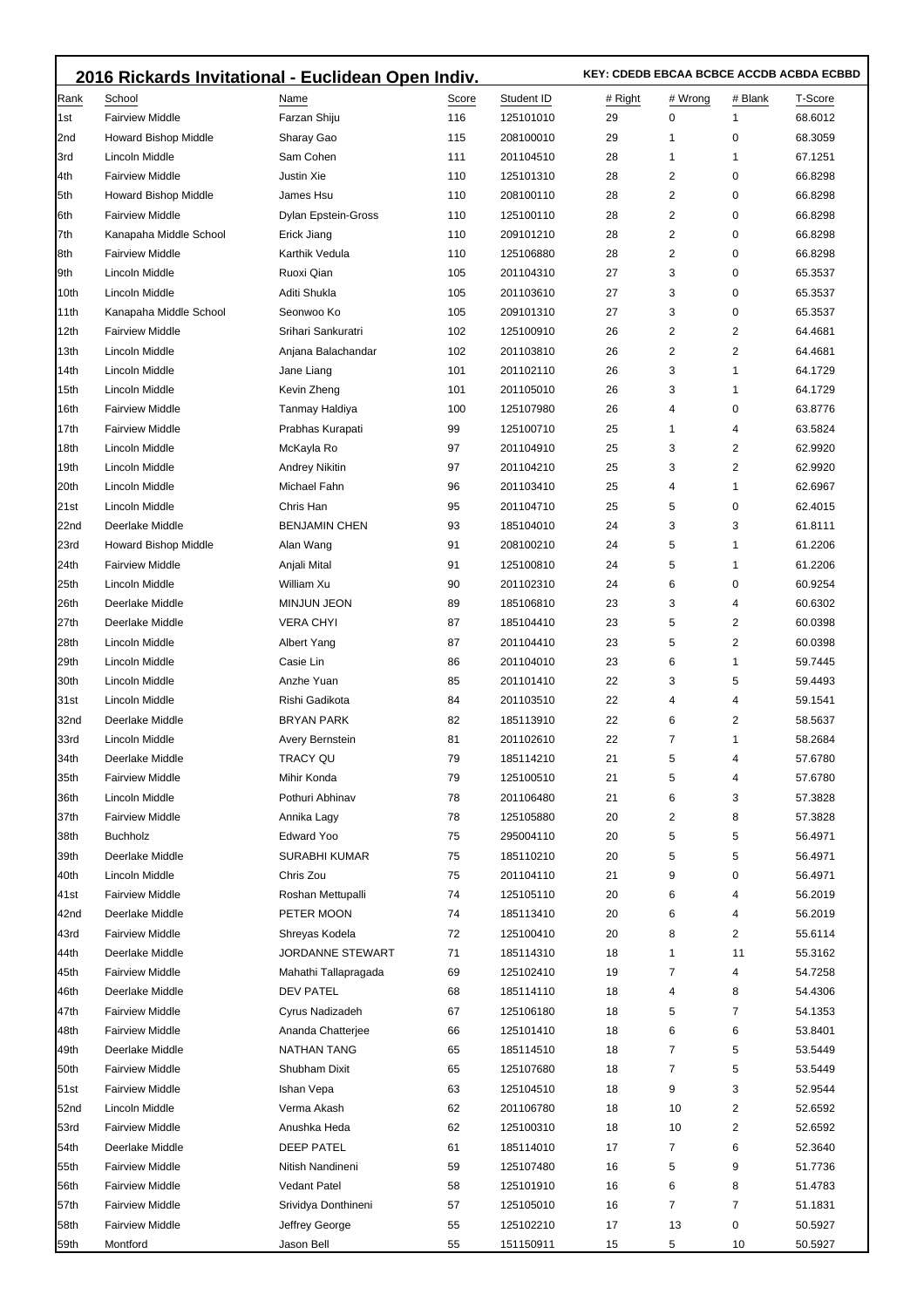|             | 2016 Rickards Invitational - Euclidean Open Indiv. |                          |       |            | KEY: CDEDB EBCAA BCBCE ACCDB ACBDA ECBBD |         |                |         |  |  |
|-------------|----------------------------------------------------|--------------------------|-------|------------|------------------------------------------|---------|----------------|---------|--|--|
| Rank        | School                                             | Name                     | Score | Student ID | # Right                                  | # Wrong | # Blank        | T-Score |  |  |
| 60th        | Lincoln Middle                                     | Zheng Jonathan           | 55    | 201107080  | 15                                       | 5       | 10             | 50.5927 |  |  |
| <b>61st</b> | <b>Fairview Middle</b>                             | <b>Tycen Chaffin</b>     | 55    | 125108080  | 14                                       | 1       | 15             | 50.5927 |  |  |
| 62nd        | <b>Fairview Middle</b>                             | Jenna Jeon               | 54    | 125106780  | 15                                       | 6       | 9              | 50.2975 |  |  |
| 63rd        | Deerlake Middle                                    | <b>EMILIA GONZALES</b>   | 52    | 185107280  | 15                                       | 8       | 7              | 49.7070 |  |  |
| 64th        | Deerlake Middle                                    | <b>CAMREN CLAUDE</b>     | 50    | 185107380  | 15                                       | 10      | 5              | 49.1166 |  |  |
| 65th        | <b>Fairview Middle</b>                             | Johnny Liu               | 50    | 125105210  | 16                                       | 14      | 0              | 49.1166 |  |  |
| 66th        | <b>Fairview Middle</b>                             | Danny Alex               | 49    | 125106280  | 15                                       | 11      | 4              | 48.8214 |  |  |
| <b>67th</b> | <b>Fairview Middle</b>                             | Rohan Chadha             | 49    | 125102010  | 14                                       | 7       | 9              | 48.8214 |  |  |
| 68th        | Deerlake Middle                                    | SARA FAULKENBERRY        | 48    | 185106980  | 13                                       | 4       | 13             | 48.5261 |  |  |
| 69th        | <b>Fairview Middle</b>                             | Akhil Walia              | 48    | 125105310  | 13                                       | 4       | 13             | 48.5261 |  |  |
| 70th        | Lincoln Middle                                     | Bamzai-Wokhlu Himal      | 46    | 201105380  | 14                                       | 10      | 6              | 47.9357 |  |  |
| 71st        | Lincoln Middle                                     | Xiao Zach                | 46    | 201106880  | 14                                       | 10      | 6              | 47.9357 |  |  |
| 72nd        | Lincoln Middle                                     | Zhao Carolynn            | 44    | 201106980  | 14                                       | 12      | 4              | 47.3452 |  |  |
| 73rd        | Lincoln Middle                                     | Ahn Hannah               | 43    | 201105280  | 12                                       | 5       | 13             | 47.0500 |  |  |
| 74th        | <b>Fairview Middle</b>                             | Shrung Patel             | 43    | 125107580  | 13                                       | 9       | 8              | 47.0500 |  |  |
| 75th        | Deerlake Middle                                    | <b>JOHN BRADY</b>        | 42    | 185107180  | 12                                       | 6       | 12             | 46.7548 |  |  |
| 76th        | Lincoln Middle                                     | Gao Angela               | 42    | 201105880  | 13                                       | 10      | $\overline{7}$ | 46.7548 |  |  |
| 77th        | Lincoln Middle                                     | <b>Tristin Tan</b>       | 41    | 201104810  | 12                                       | 7       | 11             | 46.4596 |  |  |
| 78th        | <b>Fairview Middle</b>                             | Akhil Walia              | 40    | 125105380  | 12                                       | 8       | 10             | 46.1644 |  |  |
| 79th        | Montford                                           | Daniel Frank             | 39    | 151151211  | 12                                       | 9       | 9              | 45.8691 |  |  |
| 80th        | Deerlake Middle                                    | <b>KAYDEN MORENO</b>     | 38    | 185106180  | 11                                       | 6       | 13             | 45.5739 |  |  |
| 81st        | Deerlake Middle                                    | YOONMI HWANG             | 37    | 185104510  | 11                                       | 7       | 12             | 45.2787 |  |  |
| 82nd        | <b>Fairview Middle</b>                             | Miraj Patel              | 35    | 125107380  | 13                                       | 17      | 0              | 44.6883 |  |  |
| 83rd        | Deerlake Middle                                    | <b>KASHISH PANDEYA</b>   | 34    | 185113810  | 10                                       | 6       | 14             | 44.3930 |  |  |
| 84th        | Lincoln Middle                                     | Mai Viktor               | 34    | 201106080  | 10                                       | 6       | 14             | 44.3930 |  |  |
| 85th        | Lincoln Middle                                     | Qian Grace               | 34    | 201106580  | 10                                       | 6       | 14             | 44.3930 |  |  |
| 86th        | Lincoln Middle                                     | Chun Alvin               | 32    | 201105580  | 10                                       | 8       | 12             | 43.8026 |  |  |
| 87th        | Deerlake Middle                                    | <b>CHASITY NGUYEN</b>    | 32    | 185113610  | 8                                        | 0       | 22             | 43.8026 |  |  |
| 88th        | Deerlake Middle                                    | <b>AVIN MASTER</b>       | 31    | 185110910  | 9                                        | 5       | 16             | 43.5074 |  |  |
| 89th        | <b>Lincoln Middle</b>                              | Moore Darius             | 31    | 201106380  | 10                                       | 9       | 11             | 43.5074 |  |  |
| 90th        | Lincoln Middle                                     | Roy Saayon               | 31    | 201106680  | 12                                       | 17      | $\mathbf{1}$   | 43.5074 |  |  |
| 191st       | Deerlake Middle                                    | <b>CHRISTOPHER LEE</b>   | 29    | 185110310  | 8                                        | 3       | 19             | 42.9169 |  |  |
| <b>92nd</b> | <b>Fairview Middle</b>                             | Johnny Liu               | 27    | 125105280  | 7                                        | 1       | 22             | 42.3265 |  |  |
| 93rd        | <b>Fairview Middle</b>                             | Lopa Saha                | 27    | 125107080  | 10                                       | 13      | 7              | 42.3265 |  |  |
| 94th        | Deerlake Middle                                    | JAYD DERICKSON           | 27    | 185105380  | 8                                        | 5       | 17             | 42.3265 |  |  |
| 95th        | Deerlake Middle                                    | <b>KAYLIN STALLER</b>    | 26    | 185105880  | 8                                        | 6       | 16             | 42.0313 |  |  |
| 96th        | <b>Fairview Middle</b>                             | Harshil Dalvaigari       | 26    | 125106480  | 9                                        | 10      | 11             | 42.0313 |  |  |
| 97th        | Deerlake Middle                                    | <b>ZOE STRUK</b>         | 25    | 185106480  | 8                                        | 7       | 15             | 41.7360 |  |  |
| 98th        | Deerlake Middle                                    | <b>MARANDA DUGANS</b>    | 25    | 185106080  | 10                                       | 15      | 5              | 41.7360 |  |  |
| 99th        | Deerlake Middle                                    | RAHUL IYER               | 25    | 185106380  | 11                                       | 19      | 0              | 41.7360 |  |  |
| 100th       | <b>Fairview Middle</b>                             | Angela Liang             | 25    | 125105680  | 11                                       | 19      | 0              | 41.7360 |  |  |
| 101st       | Deerlake Middle                                    | ANTARIKSH KRISHNAN       | 24    | 185109010  | 10                                       | 16      | 4              | 41.4408 |  |  |
| 102nd       | Deerlake Middle                                    | NOAH KABBAJ              | 24    | 185108110  | 9                                        | 12      | 9              | 41.4408 |  |  |
| 103rd       | Deerlake Middle                                    | LOUIS SHAO               | 23    | 185105580  | 9                                        | 13      | 8              | 41.1456 |  |  |
| 104th       | Deerlake Middle                                    | <b>HARSHIL PAHUJA</b>    | 23    | 185100810  | 6                                        | 1       | 23             | 41.1456 |  |  |
| 105th       | Deerlake Middle                                    | <b>MORGAN EVANS</b>      | 22    | 185106780  | 8                                        | 10      | 12             | 40.8504 |  |  |
| 106th       | Lincoln Middle                                     | Ciupe Hannah             | 22    | 201105680  | $\overline{7}$                           | 6       | 17             | 40.8504 |  |  |
| 107th       | Deerlake Middle                                    | WYATT FRAZEE             | 20    | 185107080  | 10                                       | 20      | 0              | 40.2599 |  |  |
| 108th       | Lincoln Middle                                     | Zheng Shao               | 20    | 201107180  | 9                                        | 16      | 5              | 40.2599 |  |  |
| 109th       | Deerlake Middle                                    | SIHALA SENEVIRATHNE      | 19    | 185106680  | 7                                        | 9       | 14             | 39.9647 |  |  |
| 110th       | <b>Fairview Middle</b>                             | Ankitha Madala           | 18    | 125105780  | 7                                        | 10      | 13             | 39.6695 |  |  |
| 111th       | <b>Fairview Middle</b>                             | Aryan Taywade            | 17    | 125106080  | 7                                        | 11      | 12             | 39.3743 |  |  |
| 112th       | <b>Fairview Middle</b>                             | Shikha Patel             | 17    | 125101710  | 9                                        | 19      | 2              | 39.3743 |  |  |
| 113th       | <b>Fairview Middle</b>                             | Andrea Macioch           | 16    | 125105580  | 7                                        | 12      | 11             | 39.0791 |  |  |
| 114th       | Deerlake Middle                                    | <b>DESTINY STEWART</b>   | 16    | 185114410  | 8                                        | 16      | 6              | 39.0791 |  |  |
| 115th       | Lincoln Middle                                     | Deshkovski Yanka         | 16    | 201105780  | 6                                        | 8       | 16             | 39.0791 |  |  |
| 116th       | Deerlake Middle                                    | <b>CHRISTIAN DICKSON</b> | 16    | 185105480  | 7                                        | 12      | 11             | 39.0791 |  |  |
| 117th       | Tallahassee School of Math and<br>Science          | Deshawn Jackson          | 15    | 612300880  | 9                                        | 21      | 0              | 38.7838 |  |  |